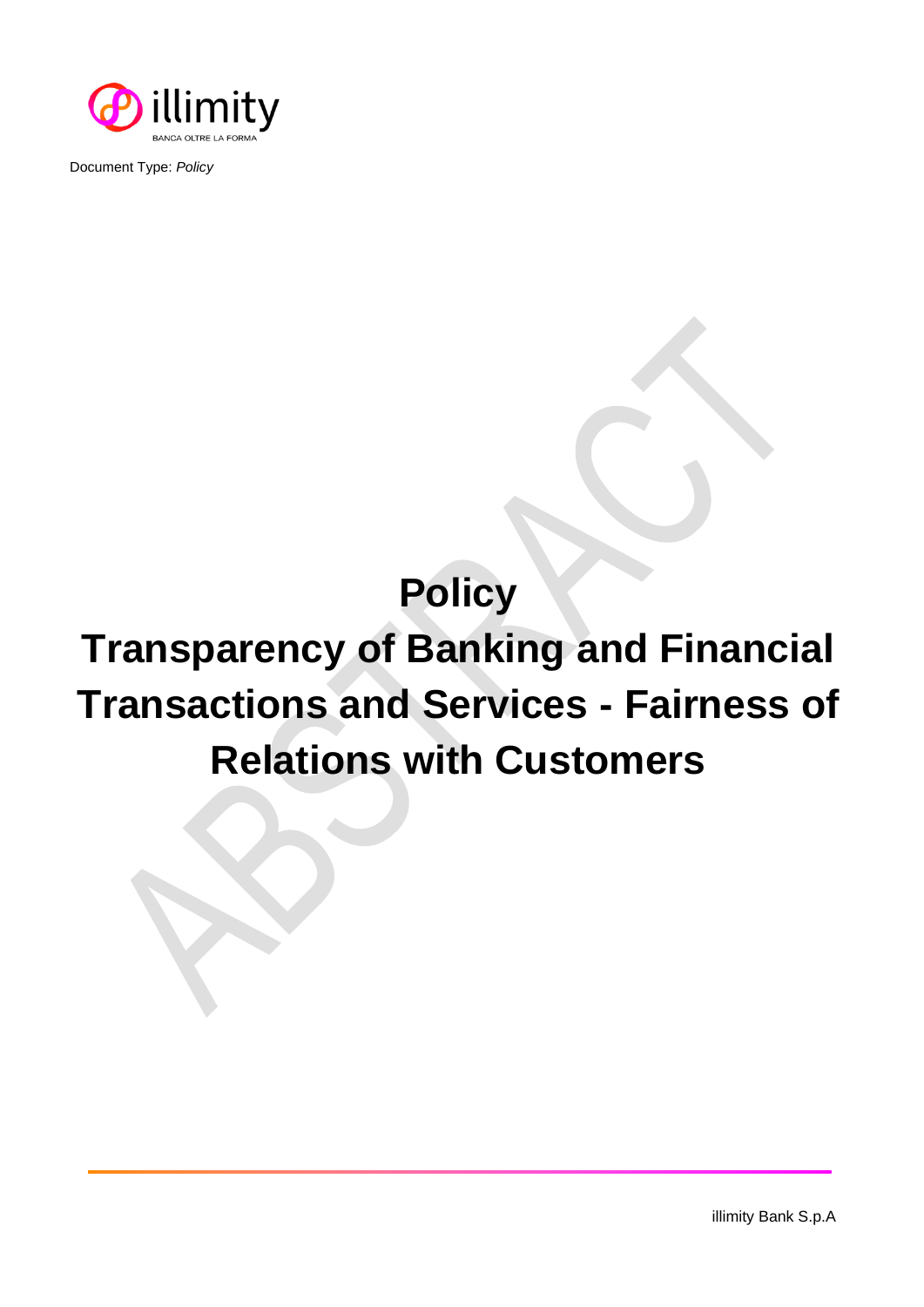

## **Index**

| 1                              |     |         |                                                                                           |  |  |  |  |  |
|--------------------------------|-----|---------|-------------------------------------------------------------------------------------------|--|--|--|--|--|
| $\overline{2}$                 |     |         |                                                                                           |  |  |  |  |  |
| $\overline{3}$                 |     |         |                                                                                           |  |  |  |  |  |
| $\overline{\mathbf{4}}$        |     |         |                                                                                           |  |  |  |  |  |
| $\overline{5}$                 |     |         |                                                                                           |  |  |  |  |  |
|                                | 5.1 |         | PREPARATION, REVISION AND CONTROL OF TRANSPARENCY DOCUMENTATION 12                        |  |  |  |  |  |
| 5.1.1                          |     |         |                                                                                           |  |  |  |  |  |
| 5.1.2                          |     |         |                                                                                           |  |  |  |  |  |
| 5.1.3                          |     |         |                                                                                           |  |  |  |  |  |
|                                | 5.2 |         | MEANS OF ADVERTISING THE TRANSACTIONS AND SERVICES OFFERED BY THE BANK 14                 |  |  |  |  |  |
|                                |     | 5.2.1   |                                                                                           |  |  |  |  |  |
| $6 \overline{6}$               |     |         |                                                                                           |  |  |  |  |  |
|                                | 6.1 |         |                                                                                           |  |  |  |  |  |
|                                |     | 6.1.1   | Pre-contractual information relating to the provision of payment services  16             |  |  |  |  |  |
|                                |     | 6.1.1.1 |                                                                                           |  |  |  |  |  |
|                                |     | 6.1.2   | Specific provisions on precontractual information in the consumer credit field  18        |  |  |  |  |  |
|                                |     | 6.1.2.1 |                                                                                           |  |  |  |  |  |
|                                |     | 6.1.2.2 |                                                                                           |  |  |  |  |  |
|                                |     | 6.1.2.3 |                                                                                           |  |  |  |  |  |
|                                | 6.2 |         |                                                                                           |  |  |  |  |  |
|                                | 6.3 |         |                                                                                           |  |  |  |  |  |
|                                |     | 6.3.1   |                                                                                           |  |  |  |  |  |
|                                |     | 6.3.2   |                                                                                           |  |  |  |  |  |
|                                |     | 6.3.3   |                                                                                           |  |  |  |  |  |
|                                |     |         |                                                                                           |  |  |  |  |  |
|                                |     |         |                                                                                           |  |  |  |  |  |
|                                |     | 6.3.4   | Assurances associated with the disbursement of loans secured by mortgages and             |  |  |  |  |  |
|                                |     |         |                                                                                           |  |  |  |  |  |
|                                |     | 6.3.5   |                                                                                           |  |  |  |  |  |
|                                |     | 6.3.6   | Transactions that lead to the cessation of legal relations regarding payment accounts  24 |  |  |  |  |  |
|                                | 6.4 |         |                                                                                           |  |  |  |  |  |
| $\overline{\mathbf{r}}$<br>7.1 |     |         |                                                                                           |  |  |  |  |  |
|                                |     |         |                                                                                           |  |  |  |  |  |
|                                | 7.2 |         | MORTGAGE LOAN AGREEMENTS PURSUANT TO ARTICLE 38 ET SEQ. TUB  28                           |  |  |  |  |  |
| 7.3                            |     |         |                                                                                           |  |  |  |  |  |
| 7.4<br>7.5                     |     |         | COMMUNICATIONS REQUIRED AS PART OF THE PROVISION OF PAYMENT SERVICES 28                   |  |  |  |  |  |
|                                |     |         |                                                                                           |  |  |  |  |  |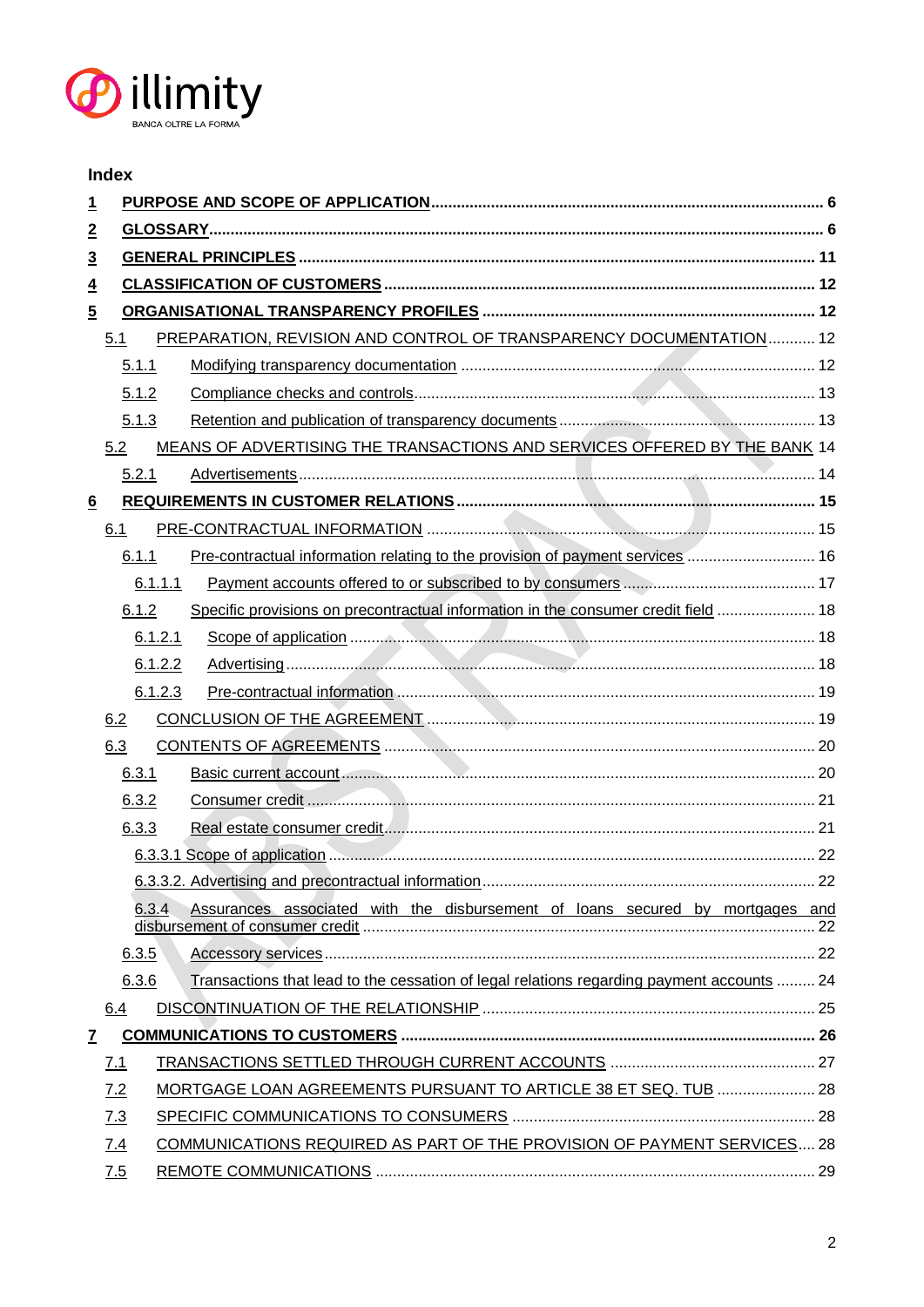

|                                  | 7.6            |  | PROCESS FOR MANAGING UNILATERAL CHANGES TO CONTRACTUAL CONDITIONS  30                     |    |  |  |
|----------------------------------|----------------|--|-------------------------------------------------------------------------------------------|----|--|--|
| 7.6.1                            |                |  |                                                                                           |    |  |  |
|                                  | 7.6.2          |  |                                                                                           |    |  |  |
| 8                                |                |  |                                                                                           |    |  |  |
| 8.1                              |                |  |                                                                                           |    |  |  |
| 8.2                              |                |  |                                                                                           |    |  |  |
|                                  | 8.3            |  |                                                                                           |    |  |  |
| 8.4                              |                |  |                                                                                           |    |  |  |
| 8.4.1                            |                |  |                                                                                           |    |  |  |
|                                  | 8.4.2          |  | Specific provisions on fast credit processing fees regarding "consumer" customers  34     |    |  |  |
| 9                                |                |  |                                                                                           |    |  |  |
|                                  | 9.1            |  |                                                                                           |    |  |  |
|                                  | 9.2            |  |                                                                                           |    |  |  |
|                                  | 9.2.1          |  |                                                                                           |    |  |  |
| 9.2.2                            |                |  |                                                                                           |    |  |  |
| 9.2.3<br>9.2.4<br>9.2.5<br>9.2.6 |                |  |                                                                                           |    |  |  |
|                                  |                |  |                                                                                           |    |  |  |
|                                  |                |  |                                                                                           |    |  |  |
|                                  |                |  | Know-how of the staff involved in the processing and distribution of products/services 39 |    |  |  |
| 9.3                              |                |  |                                                                                           |    |  |  |
| 9.3.1<br>9.3.2                   |                |  |                                                                                           |    |  |  |
|                                  |                |  |                                                                                           |    |  |  |
|                                  | 9.3.3          |  |                                                                                           |    |  |  |
|                                  |                |  |                                                                                           |    |  |  |
|                                  |                |  |                                                                                           |    |  |  |
|                                  | <b>ANNEXES</b> |  |                                                                                           | 42 |  |  |
|                                  | 9.4            |  |                                                                                           |    |  |  |
|                                  |                |  |                                                                                           |    |  |  |
|                                  |                |  |                                                                                           |    |  |  |
|                                  |                |  |                                                                                           |    |  |  |
|                                  |                |  |                                                                                           |    |  |  |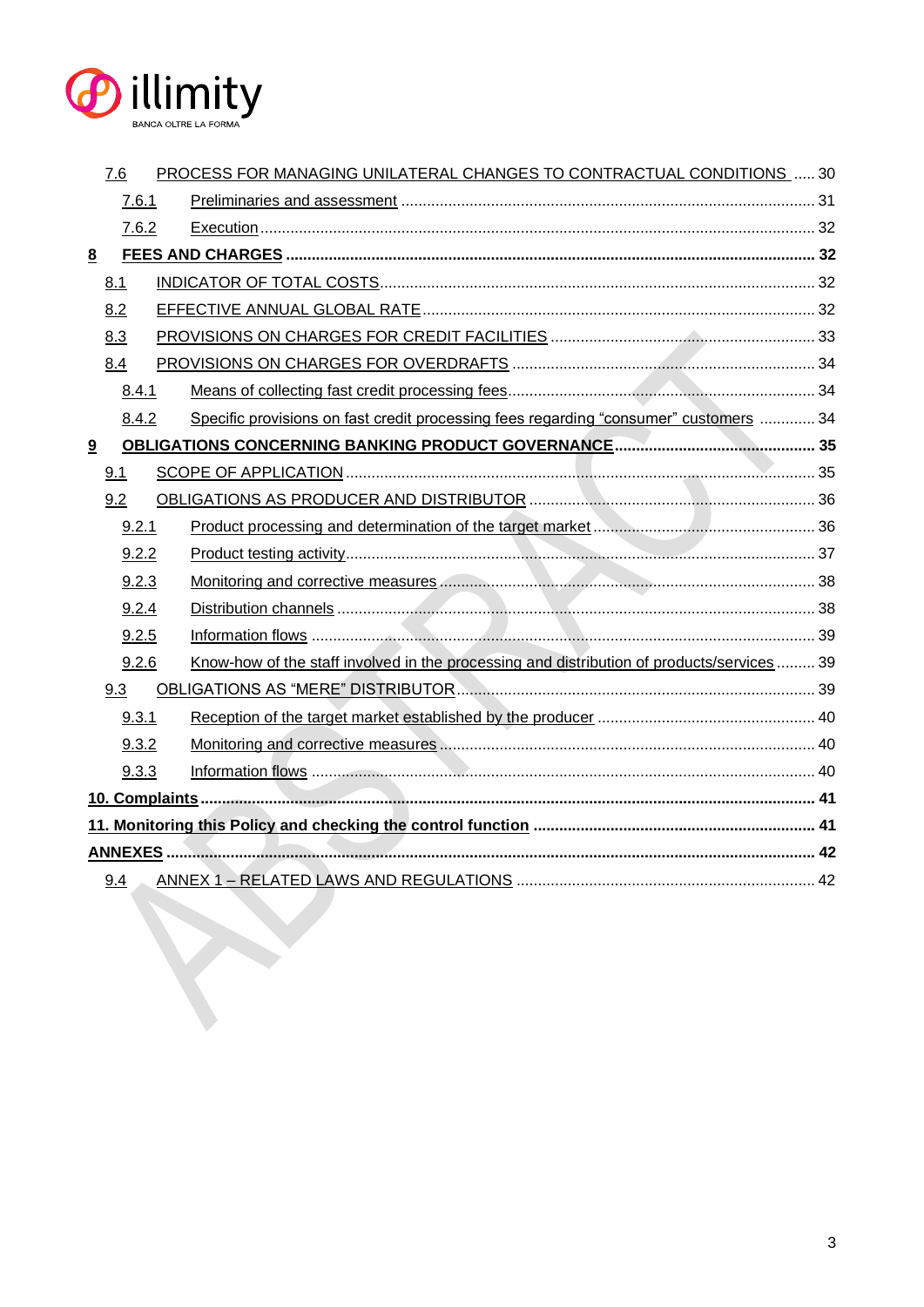

The aim of this Policy is to describe the essential items in the contractual relationship between customers and the Bank as well as the relative changes, in order to mitigate the risk of penalties and legal and reputational risks and assist in the sound and prudent management of the Bank regarding transparency towards customers and fairness in customer relations. In addition, the process designed to ensure transparency of banking and financial transactions and services with customers is established by assigning duties and responsibilities to the various parties involved in the Bank's operations.

Further, in line with fair advertising principles – which are also laid down in the illimity Way – the Policy determines the controls adopted by the Bank to safeguard customers and avoid unfair business practices in the preparation of advertisements and promotional campaigns relating to the products and services offered. These controls, which are based on high standards regarding the clarity, consistency and truthfulness of the information provided to the public, consist of performing specific checks of the advertising material in advance, designed to ensure compliance with applicable laws and regulations as well as make sure that customers will always be able to make knowledgeable and informed decisions about the products offered.

Current supervisory provisions on the transparency of banking and financial transactions and services govern the relationship between the Bank and its customers in order to obtain and maintain a high level of transparency, as well as comply with the principles of fairness and good faith in the business relations that the Bank establishes with its counterparties.

More specifically, compliance with the principles of transparency, fairness and good faith ensures:

- better customer protection;
- the reduction for the Bank of risks of a legal and reputational nature arising from customer relationships;
- the maintenance of the stability of the financial system as a whole.

This Policy establishes internal rules and procedures designed to ensure that at all the stages of the precontractual and contractual relationship:

- clear, complete and transparent information on the products and services offered is provided by the Bank to its customers – including those of only a potential nature – both as part of its advertisements and promotional campaigns and in the pre-contractual information material made available on its official website and during the procedure – also digital – of onboarding the customer;
- comprehensibility of the information is ensured for each type of customer, in particular customers who may be classified as "consumers" as these are the ones most needing protection;
- practices are avoided that are designed to direct customers towards products that are clearly and manifestly not suited to their financial requirements;
- there is efficient customer complaints management in order to keep the quality of the relationship established with each customer at a high level.

In addition, in this respect the Bank ensures that customer relations staff:

- have an adequate and updated knowledge of the transparency rules and the relative internal procedures of the Bank;
- are able to provide explanations on the features of the services and the customer's rights on the basis of written information on transparency and, if necessary, other documents;
- ascertain whether before being tied by an agreement or a proposal, customers have had the opportunity to carry out an adequate assessment of the written information provided, also ensuring that this is to be found on the Bank's website or at its offices if such be the case.

To this end, the Bank ensures that the customer relations staff involved in matters connected with the Bank's operations, the features of the products offered and banking transparency have received suitable training and, with the aim of ensuring that an adequate level of information is available for the customer, reviews transparency procedures and the related forms at least on an annual basis:

• to check their adequacy and effectiveness from the standpoint of completeness, clarity and accessibility;